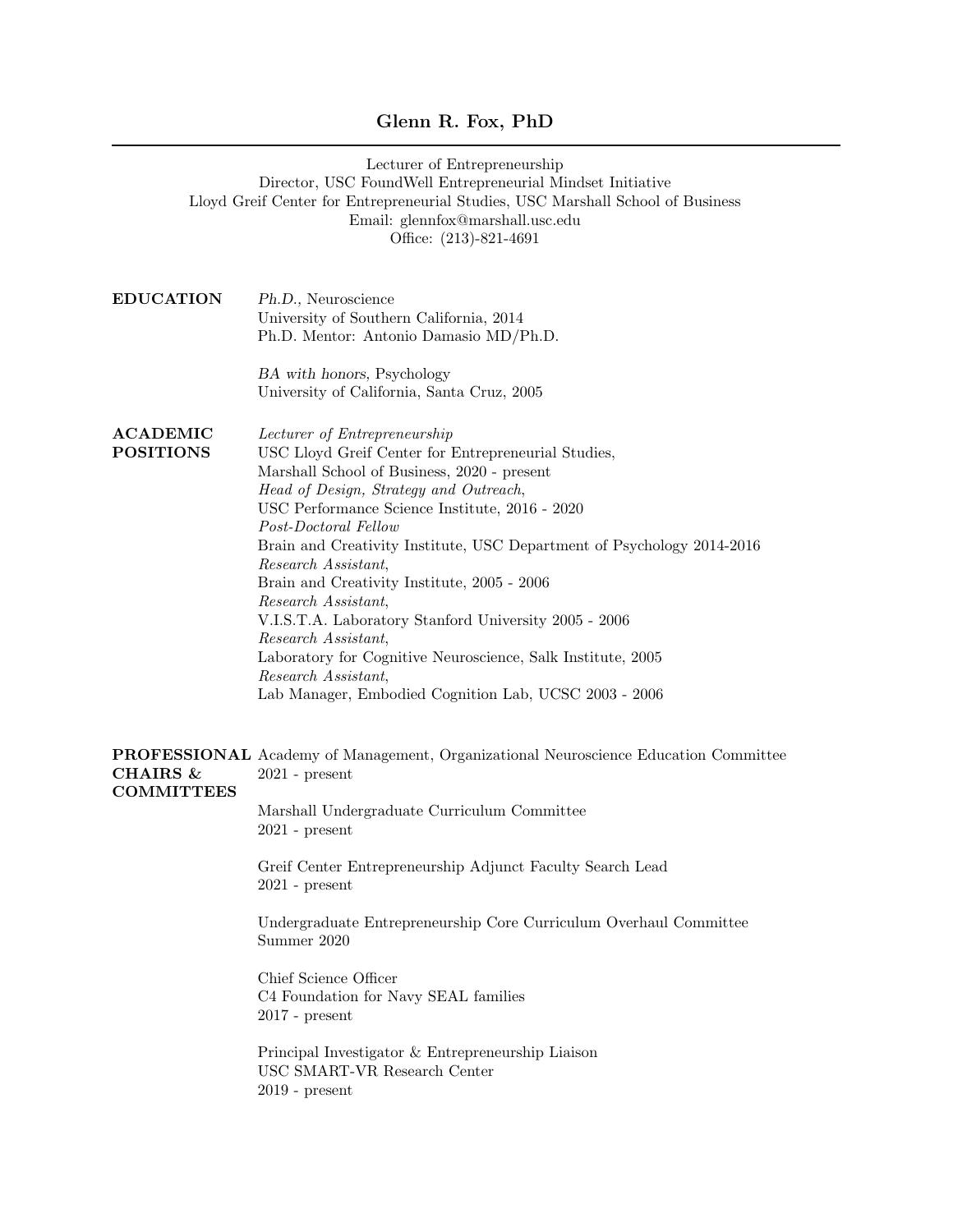|                                      | Advisory Board Member<br>Flow Research Collective<br>$2019$ - present                                                                                                                                                                                                                                                                                                                                                                                                                                                                                                                                    |
|--------------------------------------|----------------------------------------------------------------------------------------------------------------------------------------------------------------------------------------------------------------------------------------------------------------------------------------------------------------------------------------------------------------------------------------------------------------------------------------------------------------------------------------------------------------------------------------------------------------------------------------------------------|
|                                      | Co-Founder<br>PhD Insight LLC<br>Data Science Consulting 2015 - 2020                                                                                                                                                                                                                                                                                                                                                                                                                                                                                                                                     |
|                                      | Chair: Launching Tech Startups for Department of Defense Funding<br>Army Research Laboratories<br>Los Angeles, May, 2018                                                                                                                                                                                                                                                                                                                                                                                                                                                                                 |
|                                      | Chair: Brain Health and Fitness Panel<br>Society for Brain Mapping and Therapeutics<br>Los Angeles, May, 2017                                                                                                                                                                                                                                                                                                                                                                                                                                                                                            |
|                                      | Co-Chair: Psychophysiologically Aware Virtual Agents Workshop<br>Intelligent Virtual Agents Conference<br>Los Angeles, September, 2016                                                                                                                                                                                                                                                                                                                                                                                                                                                                   |
|                                      | Director and Founder of The Research Design Studio<br>A group dedicated to undergraduate research training, Brain and Creativity Institute,<br>University of Southern California, 2008 - 2015                                                                                                                                                                                                                                                                                                                                                                                                            |
|                                      | Teaching Assistant Fellow, Center for Excellence in Teaching, University of Southern<br>California, 2009-2010                                                                                                                                                                                                                                                                                                                                                                                                                                                                                            |
|                                      | Treasurer and Programming Officer, Neuroscience Graduate Forum, University of<br>Southern California, 2008-2009                                                                                                                                                                                                                                                                                                                                                                                                                                                                                          |
| FUNDING $\&$<br><b>GRANTS</b>        | Entrepreneurial Mindset Externship Program, collaboration between Silicon<br>Valley Bank and USC Marshall<br>Awarded by USC Marshall, Summer 2021<br>Predictive Modeling of Human Performance from Multi-Dimensional<br>Military and Personality Data.<br>Awarded by Army Research Laboratories, 2019-2020<br>Expanding the Science and Practice of Gratitude Dissertation Research<br>Award.<br>Awarded by The Greater Good Science Center, 2013<br>Irving and Jeanne Glovin Endowed Scholarship Award.                                                                                                 |
|                                      | Awarded by the Oskar Schindler Humanities Foundation, 2011-2012                                                                                                                                                                                                                                                                                                                                                                                                                                                                                                                                          |
| <b>AWARDS &amp;</b><br><b>HONORS</b> | Best Contribution, Congressi Stefano Franscini, Swiss Federal Institute of Technology<br>Zurich, Brain Circuits for Positive Emotions Conference, 2014<br>UCLA NIH Advanced Neuroimaging Training Program, Summer 2013<br>U.S.C. Neuroscience Graduate Program Student of the Year, 2013<br>Shoah Foundation Institute Student Fellowship, 2012<br>University Graduate Assistant Teaching Award for General Education, 2010<br>Magna Cum Laude, U.C. Santa Cruz, class of 2005<br>U.C. Santa Cruz Psi-Chi Honors Society 2003<br>Honors on U.C. Santa Cruz Psychology Department comprehensive exam 2004 |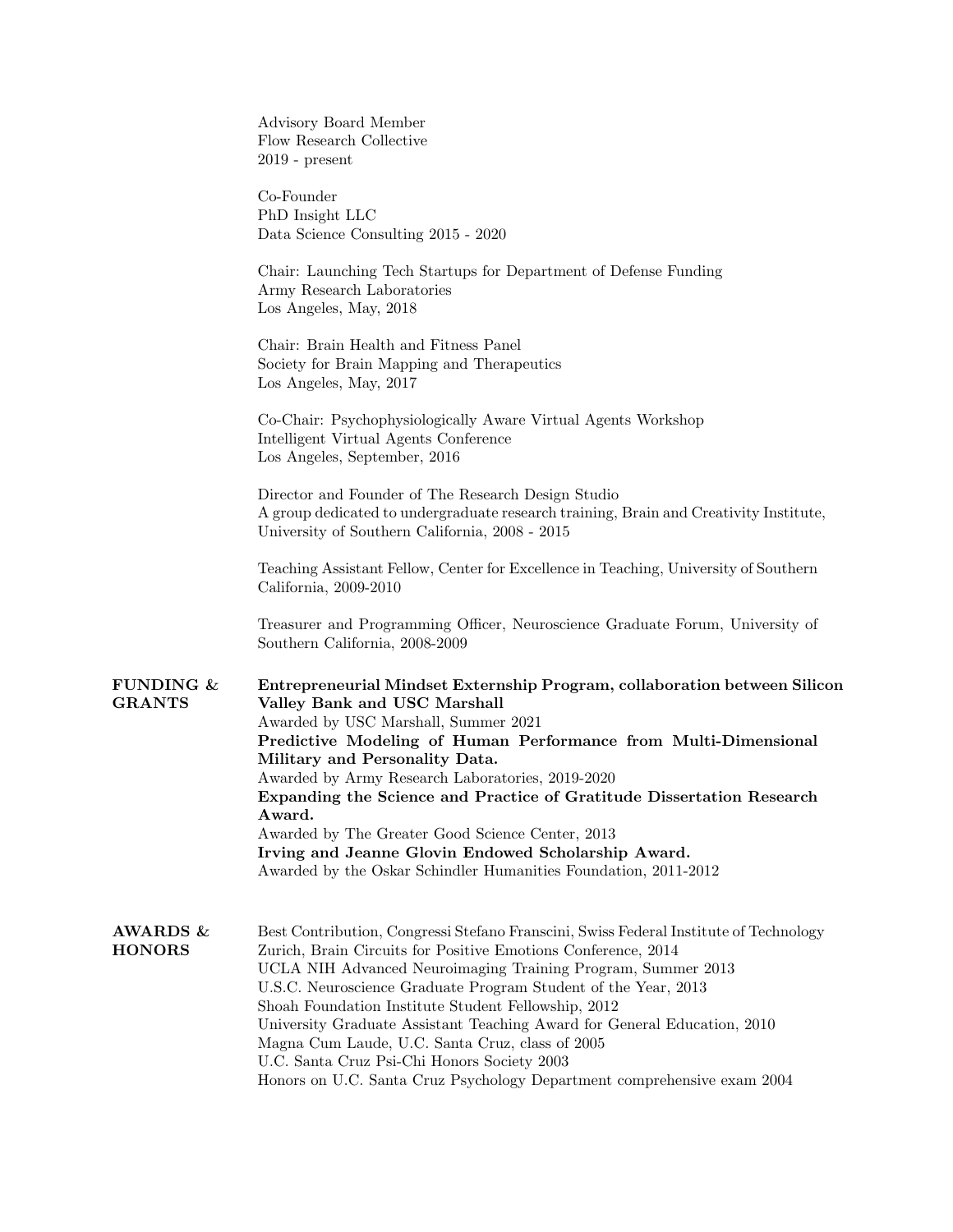## **TEACHING** EXPERIENCE Founders Dilemmas University of Southern California Spring 2021

Management of Small Business University of Southern California Fall and Spring, 2020, 2021

The Science of Peak Performance University of Southern California Spring 2017 - 2020; Fall 2020, 2021

Neurobiology Teaching Assistant, University of Southern California Fall 2009, 2012

Cellular and Molecular Biology Teaching Assistant, University of Southern California Spring 2012

General Biology: Organismal Biology and Evolution Teaching Assistant, University of Southern California. Fall, 2008, 2011

Brain, Mind and Machines: Topics in Neuroscience Teaching Assistant, University of Southern California. Spring 2009 - 2011

General Biology: Organismal Biology and Evolution Teaching Assistant, University of Southern California Fall 2008

Human Sexuality Teaching Assistant, University of California, Santa Cruz Winter 2006

The Psychology of Trauma Teaching Assistant, University of California, Santa Cruz Fall 2005

Adult Development and Aging Teaching Assistant, University of California, Santa Cruz Fall 2005

Introduction to Psychology Teaching Assistant, University of California, Santa Cruz Spring 2004

**CONFERENCE** PRESENTATIONS AND SELECTED INVITED LECTURES [1] FoundWell: A Neuroscience-backed Program for Entrepreneurial Mindset USASBE 2022 Spring, 2022 [2] Entrepreneurial Mindset 2.0: An Emergent Model of Entrepreneurial Affect Assistant Professor Research Day, USC Marshall School of Business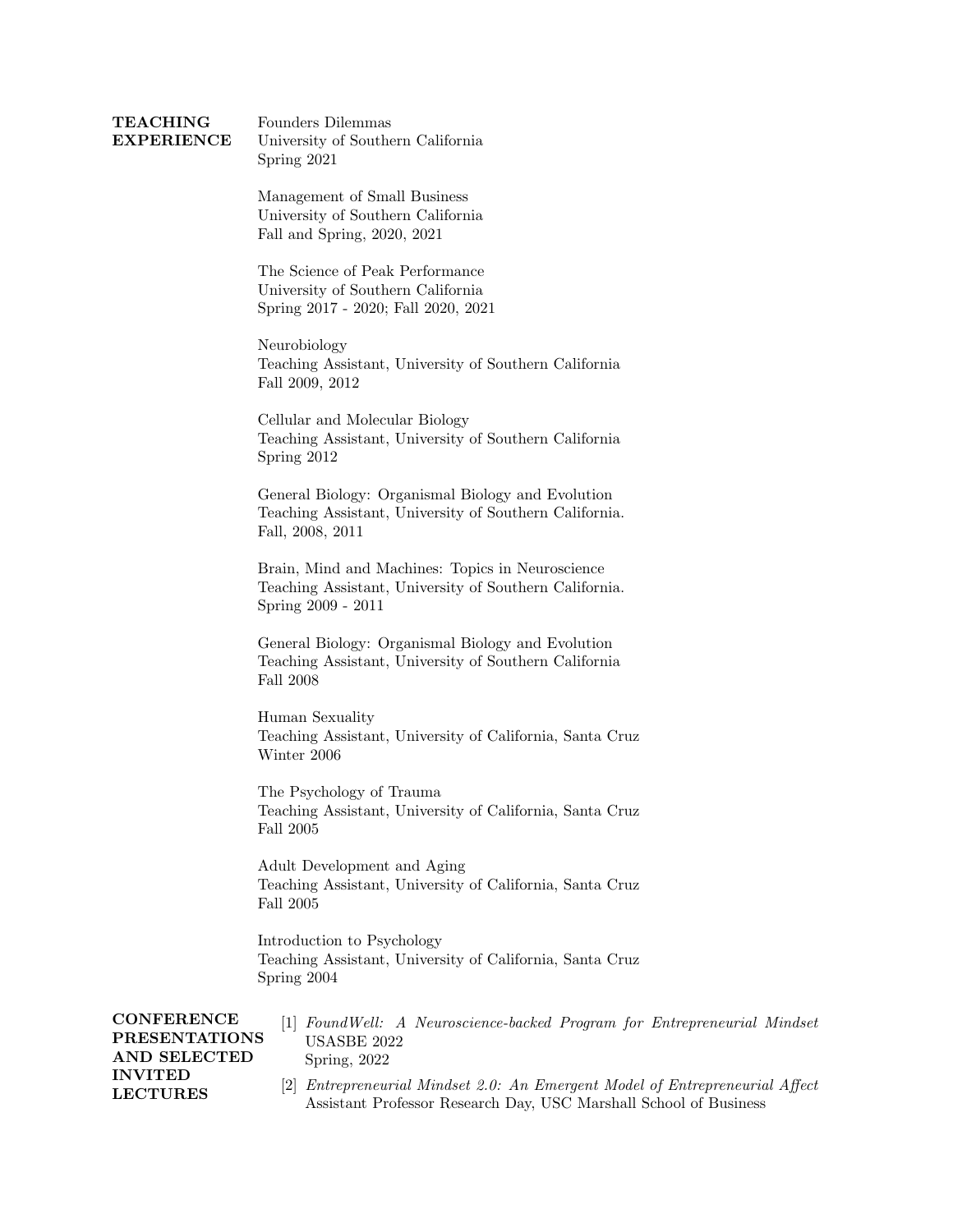Fall, 2021

- [3] How the Neuroscience of Gratitude Applies to Stress, Wellbeing, and Flow Dr. Mark J. Schaffner Memorial CME Lecture, City of Hope Fall, 2021
- [4] Positive Emotion and Entrepreneurial Mindset in High Performance Environments Global Careers & Education in Sport Summit Summer 2021
- [5] Creating Entrepreneurial Opportunity in Professional Sports RDK Sports Management Webinar Summer 2021
- [6] Positive Emotion for Emotion Regulation for Founders and Performers California State University Dominguez Hills Psychology Department Colloquium Fall, 2020
- [7] Fostering Mental Health in Founders and Entrepreneurs Presented by Silicon Valley Bank Spring, 2020
- [8] Maintaining Peak Performance in Business During the Quarantine Presented by the Flow Research Collective Online, Spring, 2020
- [9] Keynote: High Performance Leadership for Tech Firms Presented to Technologent IT Firm San Diego, Spring, 2020
- [10] Keynote: Applying the Science of Talent Development for Corporate Directors Presented to Board of North American Corporate Directors Los Angeles, Fall, 2019
- [11] Keynote: Gratitude, Optimism and Resilience in the Workplace Presented to Greenberg Glusker Law Firm Los Angeles, Spring, 2019
- [12] Keynote: Pillars of the Competitive Mindset for Business Innovation Presented at the 2018 PWC Technology, Media and Telecommunications Conference Half Moon Bay, December, 2018
- [13] Emotion, Self, and High Performance Presented at the 2018 Los Angeles County Lifeguard Arise Summit Los Angeles, November, 2018
- [14] The Quantified Marine: Embedded Digital Health Presented at the 2018 Body Computing Conference Los Angeles, September, 2018
- [15] Keynote: Emotion, Bias, and High Performance Mindset Presented at the 2017 Red Bull North America Executive Retreat Santa Barbara, November, 2017
- [16] The Neuroscience of Gratitude Presented at the 2017 Association of College and University Religious Affairs Annual Meeting Chapman University, September, 2017
- [17] Activity Sensors: Who, What, Where, When Results of the Level Study and Level Product Launch Presented at the 2017 Body Computing Conference Los Angeles, September, 2017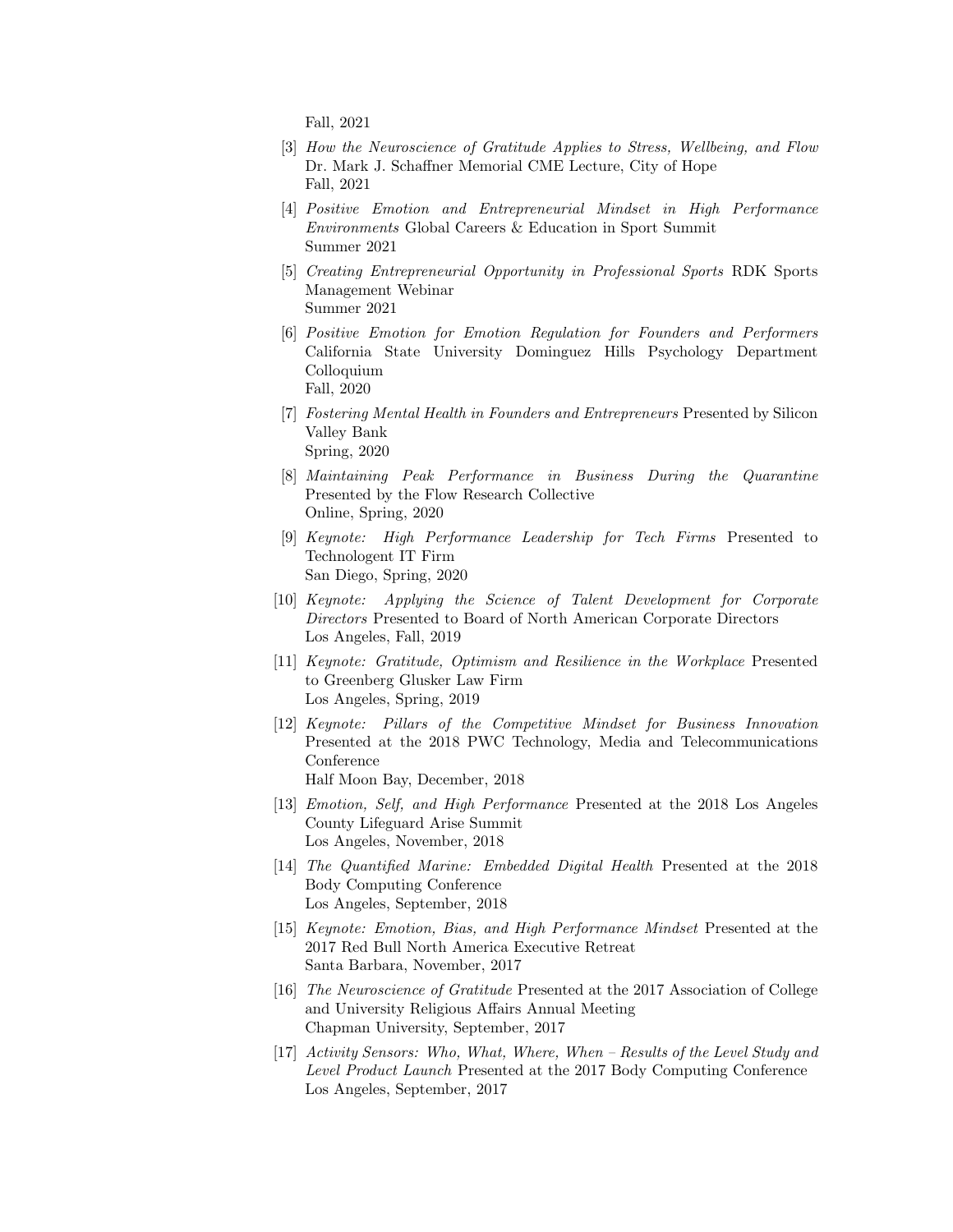bibitemBCC2016 Future World Builds: Predicting the Future of Professional Football Presented at the 2016 Body Computing Conference Los Angeles, September, 2016

- [18] Emotion Regulation for Peak Performance Presented at the 2016 Heart Rhythm Society Meeting San Francisco, May, 2016
- [19] The Neuroscience of Gratitude: Using Testimony to Elicit Powerful Emotion Presented at the 2016 Shoah Foundation Board of Trustees Meeting Los Angeles, March, 2016
- [20] Designing for Emotion; Emotion for Design Presented to Karten Design full staff meeting Los Angeles, November, 2015
- [21] The Neural Bases of Emotion Distinguished Speaker, USC Lloyd Greif Center for Entrepreneurial Studies Los Angeles, January, 2016
- [22] Gratitude: An App or an OS? Keynote: Lumosity company journal club San Francisco, October, 2015
- [23] Hacking Emotion. Presented at the Center For Body Computing Annual Conference

Los Angeles, October, 2015

- [24] Using Holocaust Testimony in Research. Presented at the Association for Holocaust Organizations yearly meeting Los Angeles, 2015
- [25] Neural Correlates of Gratitude. Presented at the Congressi Stefani Franscini, Swiss Federal Institute of Technology, Brain Circuits for Positive Emotion. Ascona, Switzerland, Fall 2014
- [26] The Basics of Brain Health. Presented at Inner City Law Center staff meeting.

Los Angeles, CA, 2014

- [27] The Brain's Virtuous Cycle: An Investigation of Gratitude and Good Human Conduct. Expanding the Science and Practice of Gratitude Research Workshop, hosted by the Greater Good Science Center and the John Templeton Foundation. Fall 2013 Berkeley, CA, 2013
- [28] The Fundamentals of Gratitude. Guest Lecture, U.S.C. Health Psychology Course. Instructor: Darby Saxbe. Fall 2013 Los Angeles, CA, 2013
- [29] Gratitude and the Brain. USC Dornsife Campaign Launch kickoff event; presented to USC Trustees and donors Los Angeles, CA, 2013
- [30] The Brain's Virtuous Cycle: An Investigation of Gratitude and Good Human Conduct. U.C. Santa Cruz Psychology Department Colloquium Santa Cruz CA, March, 2013
- [31] Diffusion Tensor Imaging of Frontal Lobotomy: A Case Study. USC Neuroscience Annual Retreat Lake Arrowhead CA, 2012
- [32] The Neural Foundations of Emotion. USC Summer Courses Program Los Angeles CA, 2012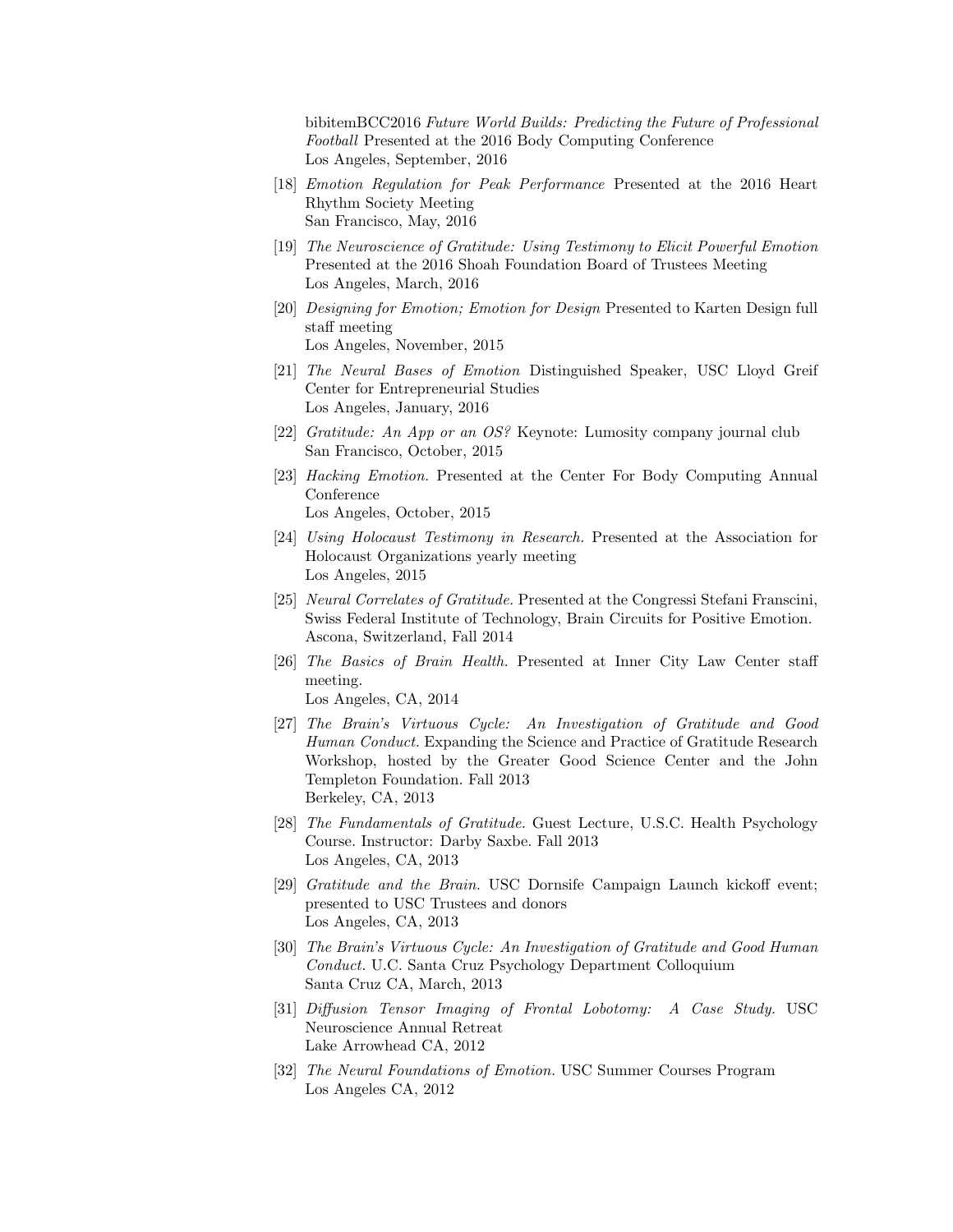- [33] Mapping Gift-Space in the Mind, Body and Brain. Shoah Foundation Institute Monthly Colloquium, USC Los Angeles CA, 2012.
- [34] Teaching With Your Students–Not to Your Students. Biology Department Teaching Assistant Training, USC, Los Angeles, CA, 2011.
- [35] White Matter Imaging and Why: Principles of Diffusion Tensor Imaging Methodology. Neuroimaging Methods Workshop, Los Angeles, California, USC Los Angeles CA, 2011.
- [36] Mutual Dislike Modulates Pain Processing. USC Neuroscience Graduate Program Symposium, USC Los Angeles, CA, 2011.
- [37] A Guide for Running Discussion Sections. Biology Department Teaching Assistant Training, USC Los Angeles, CA, 2010.
- [38] A Case Study of Frontal Lobotomy. USC Board of Trustees Annual Conference Palm Desert CA, 2010.
- [39] Implementing the Jigsaw Classroom Technique in the College Environment. USC Center For Excellence in Teaching, Symposium Los Angeles CA, 2010.
- [40] Handling Tough Classroom Situations. Dornsife College Teaching Assistant Training, USC Los Angeles CA, 2009.

## **CONFERENCE** POSTER PRESENTATIONS

- [1] S. Wu1, M. Fong, L. Saxon, G. Fox, L. Wiggins, A. Hackmann (2017) Predicting Outcomes in Patients Requiring Extracorporeal Membrane Oxygenation International Society for Heart and Lung Transplantation Annual Meeting San Digo
- [2] Glenn R. Fox, Helder Araujo, Mike Metke, Antonio Damasio (2015) Empty Thanks: Verbal expressions of gratitude do not correlate with helping behavior Society for Personality and Social Psychology Long Beach, CA
- [3] Glenn R. Fox, Xiao-Fei Yang, David H. Herman, Mike Metke, Antonio Damasio (2013) The hearts memory: Gratitude is correlated with heart rate and individual differences in baseline vagal tone. Society for Neuroscience meeting San Diego, CA
- [4] Glenn R. Fox, David H. Herman, Bosco Tjan, Hanna Damasio, Antonio Damasio (2013) The Brain's Virtuous Cycle: An Investigation of Gratitude and Ethical Human Conduct. Social and Affective Neuroscience Society meeting San Francisco, CA
- [5] Mona Sobhani, Glenn R. Fox, Jonas Kaplan, and Lisa Aziz-Zadeh. (2012) Modulation of Action Observation Related Neural Regions by Interpersonal Liking. Cognitive Neuroscience Society meeting Chicago, IL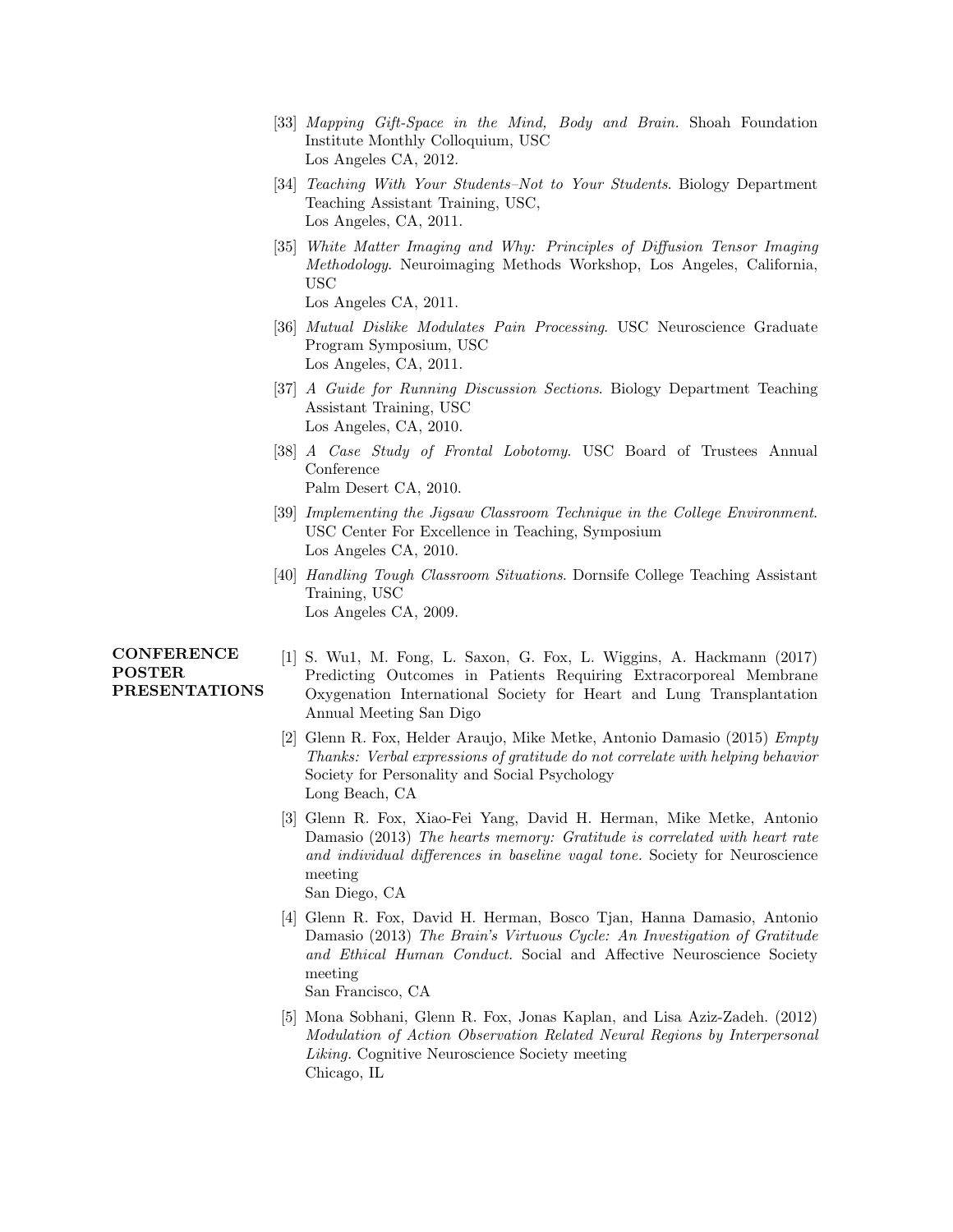- [6] Glenn R. Fox, David Herman, Bosco Tjan, Hanna Damasio, Antonio Damasio. (2012) Mapping Gift-Space in the Brain. Neuroscience Graduate Program Research Symposium, USC Los Angeles, CA
- [7] Glenn R. Fox, Mona Sobhani, Lisa Aziz-Zadeh. (2011) Brain Regions Involved in Processing Others Pain are Modulated by Social Group Membership. Cognitive Neuroscience Society meeting San Francisco, CA
- [8] Mona Sobhani, Glenn R. Fox, Lisa Aziz-Zadeh. (2011) Modulation of the Mirror Neuron System by Social Group Membership. Cognitive Neuroscience Society meeting San Francisco, CA
- [9] Mona Sobhani, Glenn R. Fox, Lisa Aziz-Zadeh. (2010) Does social group membership modulate empathy for physical pain? Neuroscience Graduate Program Research Symposium, USC Los Angeles, CA
- [10] Glenn R. Fox, Lee M. Perry and Robert F. Dougherty. (2009) Diffusion Tensor Imaging of Frontal Lobotomy: A Case Study. Neuroscience Graduate Program Research Symposium, USC Los Angeles, CA
- [11] Glenn R. Fox, Bosco S. Tjan. (2008) High Resolution Retinotopy: What is Gained by Reducing Voxel Size? Annual Vision Research Symposium, USC Los Angeles, CA
- [12] C.N. Vidal, G.R. Fox, A.M. Ballinger, J. Allen, L. Baker, A. Raine, J. Bruss. A. Joshi, R. Leahy, D. Pantazis, D.W. Shattuck, J. Zhuang, H. Damasio. (2007) Genetic Influences on Language Cortices: Preliminary Results from a Volumetric Twin Study. Annual Society for Neuroscience meeting San Diego, CA
- [13] Arvel Hernandez, Glenn R. Fox, Michal Ben-Shachar, Gayle K. Deutsch, Brian A. Wandell, Robert F. Dougherty. (2006) Development of the Human Corpus Callosum. Annual Society for Neuroscience meeting Atlanta, GA
- [14] Glenn R. Fox and Robert F. Dougherty. (2006) Psychosurgery Revisited: Frontal Lobotomy Lesions Estimated with Diffusion Tensor Imaging. Cognitive Neuroscience Society meeting San Francisco, CA
- [15] Margaret Wilson, Glenn R. Fox. (2006) A phonological loop for non-linguistic working memory? Cognitive Neuroscience Society meeting San Francisco, CA
- [16] Arvel Hernandez, Glenn R. Fox, Michal Ben-Shachar, Gayle K. Deutsch, Brian A. Wandell, Robert F. Dougherty. (2006) Callosal segments defined by cortical projection zones differ in fractional anisotropy. Cognitive Neuroscience Society meeting San Francisco, CA
- [17] Jack Day, Glenn Fox, Margaret Wilson. (2005) A phonological loop for non-linguistic working memory? Bay Area Memory Meeting Davis, CA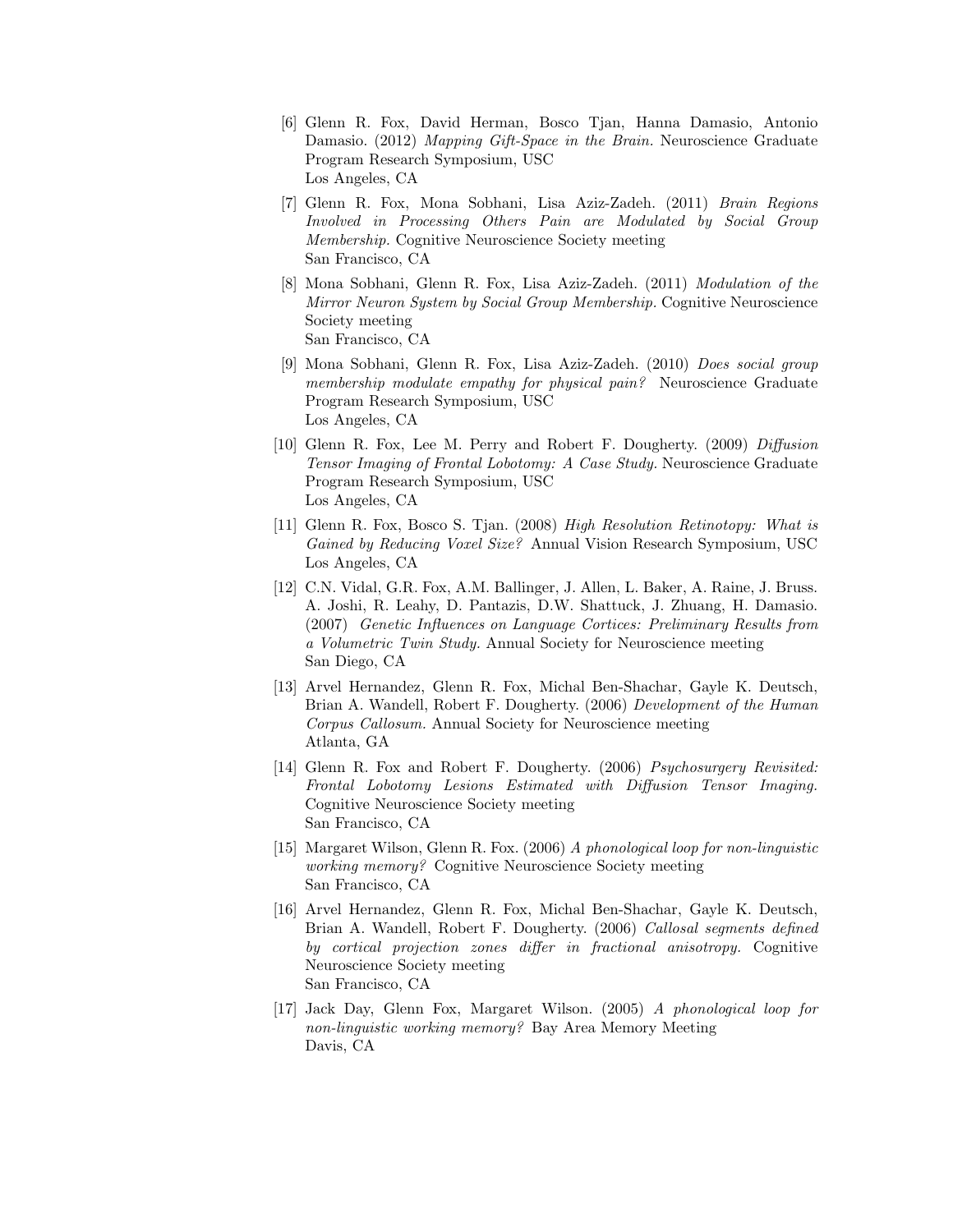## JOURNAL ARTICLES [1] Glenn R. Fox, Rebecca Castillo (2021) Profit with Gratitude: Building the Foundations of a Grateful Organization Harvard Business Publishing Education, [Link](https://hbsp.harvard.edu/product/SCG589-PDF-ENG)

- [2] Trevor J. Barrett, Mona Sobhani, Glenn R. Fox, Benjamin Files, Nicholas Patitsas, Josiah Duhaime, Rebecca Ebert, Rob Faulk & Leslie Saxon (2021) Diverse Predictors of Early Attrition in an Elite Marine Training School Military Psychology, [DOI](https://doi.org/10.1080/08995605.2021.1993721)
- [3] Saxon, L.A.; DiPaula, B.; Fox, G.R.; Ebert, R.; Duhaime, J.; Nocera, L.P.; Tran, L.; Sobhani, S. (2020) Continuous Measurement of Reconnaissance Marines in Training With Custom Smartphone App and Watch: Observational Cohort Study Journal of Medical Internet Research, Vol 8, no. 6. July
- [4] Glenn R. Fox, Shaun Garland, Andrew Keibel, Leslie Saxon (2017) Why People Stick with or Abandon Wearable Devices New England Journal of Medicine Catalyst, September 14th, 2017
- [5] Glenn R. Fox, Jonas Kaplan, Hanna Damasio, Antonio Damasio (2017) A Potential Role for mu-Opioids in Mediating the Positive Effects of Gratitude Frontiers in Psychology 8:868
- [6] Glenn R. Fox, Helder F. Araujo, Michael Metke, Chris Shafer and Antonio Damasio (2015) How does the effort spent to hold a door affect verbal thanks and reciprocal help? Frontiers in Psychology 6:1737
- [7] Glenn R. Fox, Jonas Kaplan, Hanna Damasio, Antonio Damasio (2015) Neural correlates of gratitude Frontiers in Psychology 6:1491
- [8] Glenn R. Fox, Mona Sobhani, Lisa Aziz-Zadeh. (2013) Witnessing hateful people in pain modulates brain activity in regions associated with physical pain and reward. Frontiers in Psychology 4:772
- [9] Mona Sobhani, Glenn R. Fox, Jonas Kaplan, Lisa Aziz-Zadeh. (2012) Interpersonal Liking Modulates Motor-related Neural Regions PLoS ONE 7(10)
- [10] Dougherty, R.F., Ben-Shachar, M., Deutsch, G.K., Hernandez, A., Fox, G.R., and Wandell, B.A. (2007) Temporal-callosal pathway diffusivity predicts phonological skills in children. Proceedings of the National Academy of Sciences, 104(20):8556-61.
- [11] Wilson, Margaret & Fox, Glenn R. (2007) Working Memory for Language is Not Special: Evidence for an Articulatory Loop for Novel Stimuli. Psychonomic Bulletin & Review, 14:3, 470-473.

| <b>MANUSCRIPTS</b><br><b>UNDER</b><br><b>REVIEW</b> | $[1]$ Glenn R. Fox,<br>[2] Glenn R. Fox, Jill Kickul (Under Review) Data Mining Mindset: Cluster<br>Analysis Identifies Self-Actualization Profiles Predicting Entrepreneurial<br><i>Social Identity</i> Babson College Entrepreneurial Research Conference |
|-----------------------------------------------------|-------------------------------------------------------------------------------------------------------------------------------------------------------------------------------------------------------------------------------------------------------------|
| <b>SELECTED</b>                                     | Elle Magazine The Healing Power Behind Gratitude And A Handwritten Thank You                                                                                                                                                                                |
| <b>MEDIA</b>                                        | <i>Note</i>                                                                                                                                                                                                                                                 |
| <b>COVERAGE</b>                                     | June 2021                                                                                                                                                                                                                                                   |

Flow Research Collective Radio Unlocking Creativity and Maximizing Gratitude - Dr. Glenn Fox, Dr. Scott Barry Kaufman August 2020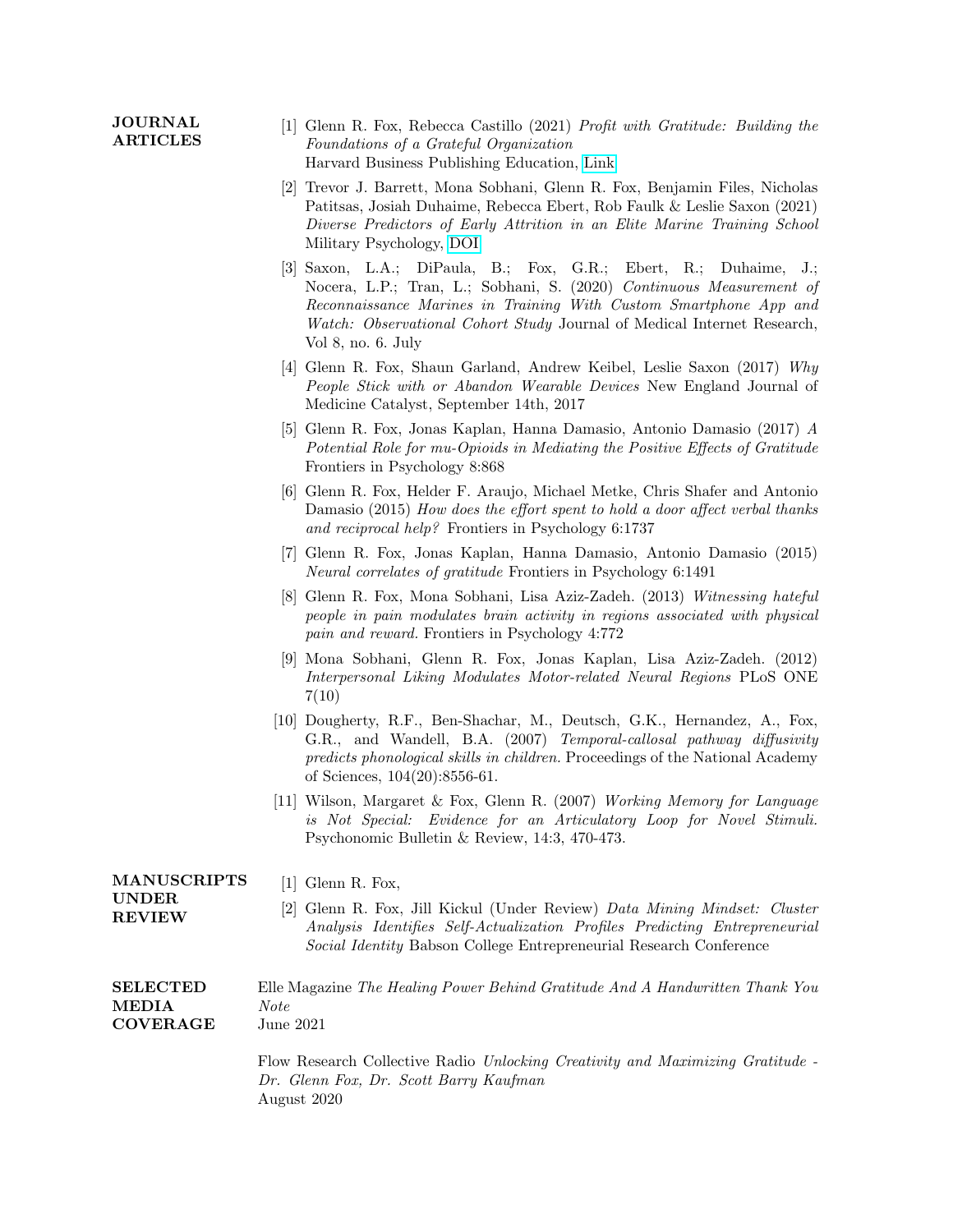The Pulse NPR Podcast Science and Thansksgiving November, 2019

USC News No Time to Exercise? Work Out at Work, USC Researchers Suggest April, 2019

USC Marshall News Critical Thinking is about Saying – What If I'm Wrong? April, 2019

USC News Gift-giving Research at USC: How to Win at Gift-Giving This Year December 2018

USC Marshall News Mindset as a Skill Set October, 2018

Psych Central Gratitude Can Go a Long Way in the Workplace August 2018

USC Trojan Family The Surprising Impact Happiness Has on Health, Relationships, and Even the Economy June 2018

Good.is How Athletes Use Mindfulness to Achieve Greatness (And You Can, Too) April 2018

PR News Wire Top Innovations in Basketball Revealed at Spalding and HYPE Sports Innovation Global Competition February, 2018

Metro MBA USC Marshall Professor Explains the Return on Investment of Gratitude January, 2018

USC News Lessons for Bosses: Show Workers You Appreciate Them January 2018

Fortune.com Commentary: The Right Way to Express Gratitude This Holiday Season November, 2017

PatientEngagementHIT.com Charitable mHealth Apps Increase Patient Engagement, Tool Use September 2017

Mindful.org What the Brain Reveals about Gratitude August, 2017

Scientific American With Thanks in the Brain November 2016

PsyBlog How Often Being Polite Pays Off, Psych Study Reveals December, 2015

Colby Itkowitz, Washington Post, These researchers used Holocaust survivor's memories to track how our brains process gratitude. October, 2015

Christopher Bergland, Psychology Today Small Acts of Generosity and the Neuroscience of Gratitude